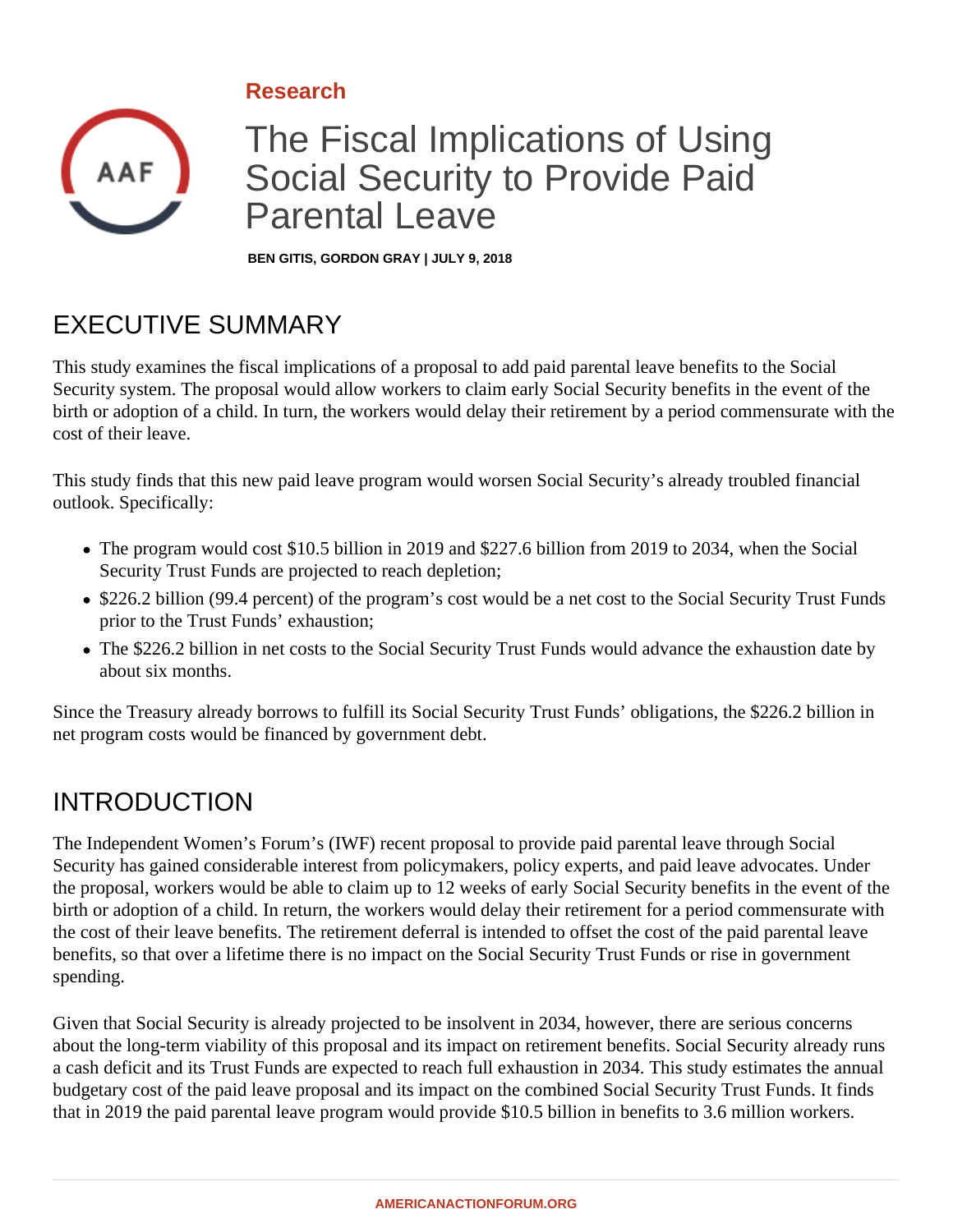<span id="page-1-0"></span>Between 2019 and the Trust Funds' depletion in 2034, it estimates program expenditures would total \$227.6 billion. \$226.2 billion of those benefits (99.4 percent) would go to workers who will reach retirement age after the Trust Funds' exhaustion. Consequently, the paid leave program would add new benefit payments of \$226. billion from the Social Security Trust Funds prior to the Trust Funds' exhaustion, as the vast majority of benef recipients between 2019 and 2034 will retire after the Trust Funds' depletion. As a result, the parental leave program would accelerate total Trust Funds' exhaustion by roughly six months.

### THE CURRENT LANDSCAPE OF PAID FAMILY LEAVE PROPOSALS

The IWF parental leave proposal is the latest in a series of proposals, as both liberal and conservative policymakers search for ways to provide the benefit without overburdening the federal budget, taxpayers, and employers<sup>[1]</sup>

In the United States, only one federal law is currently in place to guarantee family and medical leave. Under t Family and Medical Leave Act of 1993 (FMLA), certain workers are allowed up to 12 weeks of unpaid, jobprotected leave for the birth or adoption of a child ("parental leave"), to care for an ill family member ("family care l[eave](#page-7-0)"), or to recover from one's own serious illness ("medical leave") et, no federal laws guarantee workers are paid during their time away from work. In fact, the United States is the only developed country that does not guarantee workers some form of paid [leav](#page-7-0)e.

In recent years, a series of federal paid leave proposals have surfaced from across the political spectrum. Ma on the left prefer Senator Kirsten Gillibrand's FAMILY Act, which would create a new social insurance program that distributes 12 weeks of payroll tax-financed leave benefits to workers who require time off to car for a new child, to care for an ill family member, or to recover from their own serious medical c[ond](#page-7-0)ition. the right, meanwhile, there have been myriad proposals. Senator Deb Fischer's proposal to offer tax credits to businesses that provide paid leave became the first-ever paid family leave program in U.S. history when it became law at the end of 2017 with the enactment of the Tax Cuts and Jobs Act [6] Q6] AP resident Trump proposed to provide six weeks of paid parental leave through the unemployment insuran[ce s](#page-7-0)ystem. Representative Martha Roby's Working Families Flexibility Act would allow workers to accrue paid time off for working overtime in lieu of additional p[ay.](#page-7-0) Representative John Katko's Working Parents Flexibility Act would allow employers to offer workers the option to divert a portion of their pretax earnings into a parental leave savings ac[cou](#page-7-0)nt like a 401(k)-retirement savings accountinally, Representative Mimi Walters's Workflex in the 21st Century Act would exempt employers that provide sufficient paid time off and workplace flexibility from local and state paid leave mand[ates.](#page-7-0)

Policy groups have also introduced a handful of paid leave proposals. In particular, the American Enterprise Institute (AEI)-Brookings Institution working group on paid family leave (of which AAF's Ben Gitis and Douglas Holtz-Eakin are members) proposed a social insurance program that would universally provide eight weeks of paid parental leave financed by payroll taxes and cuts in existing s[pend](#page-7-0)ing and tax expenditures. Additionally, AAF has offered two iterations of a proposal (one in a joint report with AEI) to provide paid leave benefits specifically to low-income workers. [\[13\]](#page-7-0)

# IWF'S PROPOSAL: INCORPORATE PAID PARENTAL LEAVE INTO SOCIAL SECURITY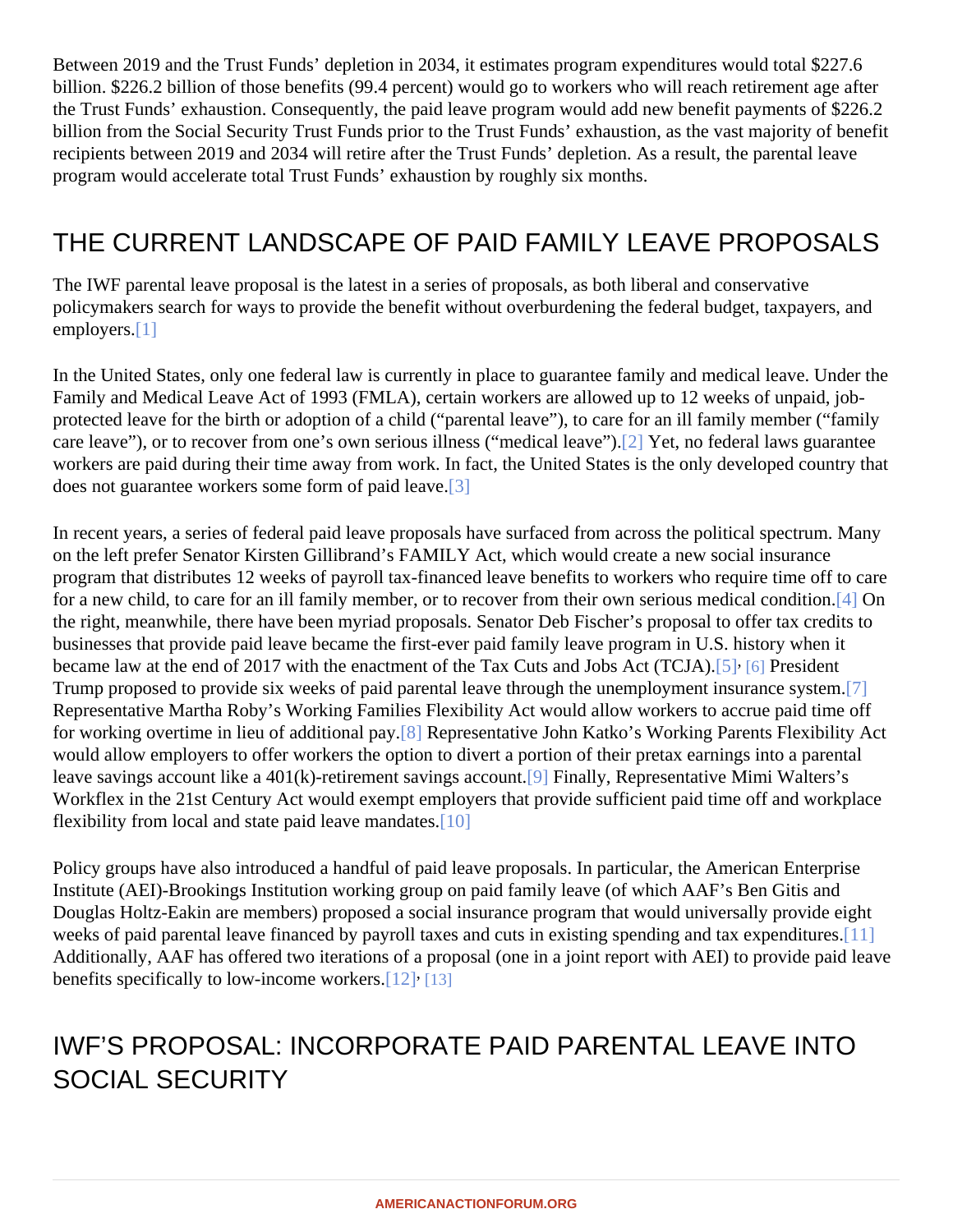<span id="page-2-0"></span>IWF's proposal would provide paid leave with Social Security benefits in a way that is intended to be selffinancing and would not require a new payroll [tax.](#page-8-0) Workers would have the option to collect up to 12 weeks of Social Security retirement benefits early in their careers after the birth or adoption of a child. In return, workers would pay for their own benefit by delaying retirement for a period long enough to offset the cost of their paid leave. While the details of the required deferral period have yet to be determined, the delay would b short relative to the length of a working career. IWF suggests that workers would need to defer retirement by weeks to offset the cost of 12 weeks of paid leave. More recent estimates from the Urban Institute indicate that the deferral period would be closer to 25 w[eeks](#page-8-0).

The paid parental leave benefit would be available to both women and men. The value of the benefit payment would be based on the same progressive benefits formula used to calculate Social Security Disability Insuran (SSDI) benefits. Workers would receive benefits equal to 90 percent of their first \$895 of average monthly earnings, 32 percent of all average earnings from \$895 to \$5,397 per month, and 15 percent of all earnings above \$5,397 per month. All workers would be subject to a maximum benefit of \$2,788 per month. Like SSDI, the benefits would also be based on average earnings to date. To be eligible for the benefit, new parents would be required to have worked at least two of the four quarters leading up to the birth or adoption of the child and total of at least four quarters so far in their lifetime. By definition, all year-round workers would be eligible for the benefit.

# THE CURRENT STATE OF THE SOCIAL SECURITY SYSTEM

In theory, this proposal is intuitive and logical—the government simply advances the money to beneficiaries—but it is vital to consider the current state of Social Security to determine how it will work in practice. The most recent report from the Trustees of Social Security's Old-Age, Survivors, and Disability Insurance (OASDI) programs shows that the nation's primary safety net for retirees, survivors, and the disable remains in financial distress and that, absent reform, the program will fail to meet its promises to future senior [\[16\]](#page-8-0)

The report estimated that the combined (retirement and disability) Social Security Trust Funds will be bankrupt by 2034. The Trustees' report provides additional metrics that make clear the program's structural imbalances. In 2017, Social Security spent \$952.5 billion but only collected \$911.5 billion in non-interest income, leaving a cash deficit of \$41.0 billion. 2017 was the eighth year in a row that Social Security ran a cash deficit, with the program running a cumulative deficit of \$457 billion since 2010. The Treasury funds these deficits by borrowing from the public—in effect, raising the overall debt issuance by the federal budget.

According to the Trustees, over a 75-year horizon Social Security's promised benefits exceed projected payroll taxes and Trust Funds redemptions by \$13.2 trillion; this "unfunded liability" is \$700 billion higher than was estimated last year. Social Security faces an imbalance as a share of taxable payroll of 2.84 percent, the seco highest reported imbalance since 1982, which was the last report issued by the Trustees before Social Security was last meaningfully reformed. According to the Trustees, the combined OASDI Trust Funds will be exhaust by 2034, or 16 years from now, which is the shortest horizon to exhaustion since 1982.

The Trustees report paints a distressed picture of Social Security's financial health and proves that the present course is unsustainable. Social Security is now contributing to the annual deficit, while promised benefits vast exceed planned funding. The implications of failing to reform the status quo are a 21 percent scheduled reduction in benefits in 2034. After the projected exhaustion of the Social Security Trust Funds, Social Security revenue will fund only 79 percent of promised benefits. This reduction deteriorates further, to 74 percent, by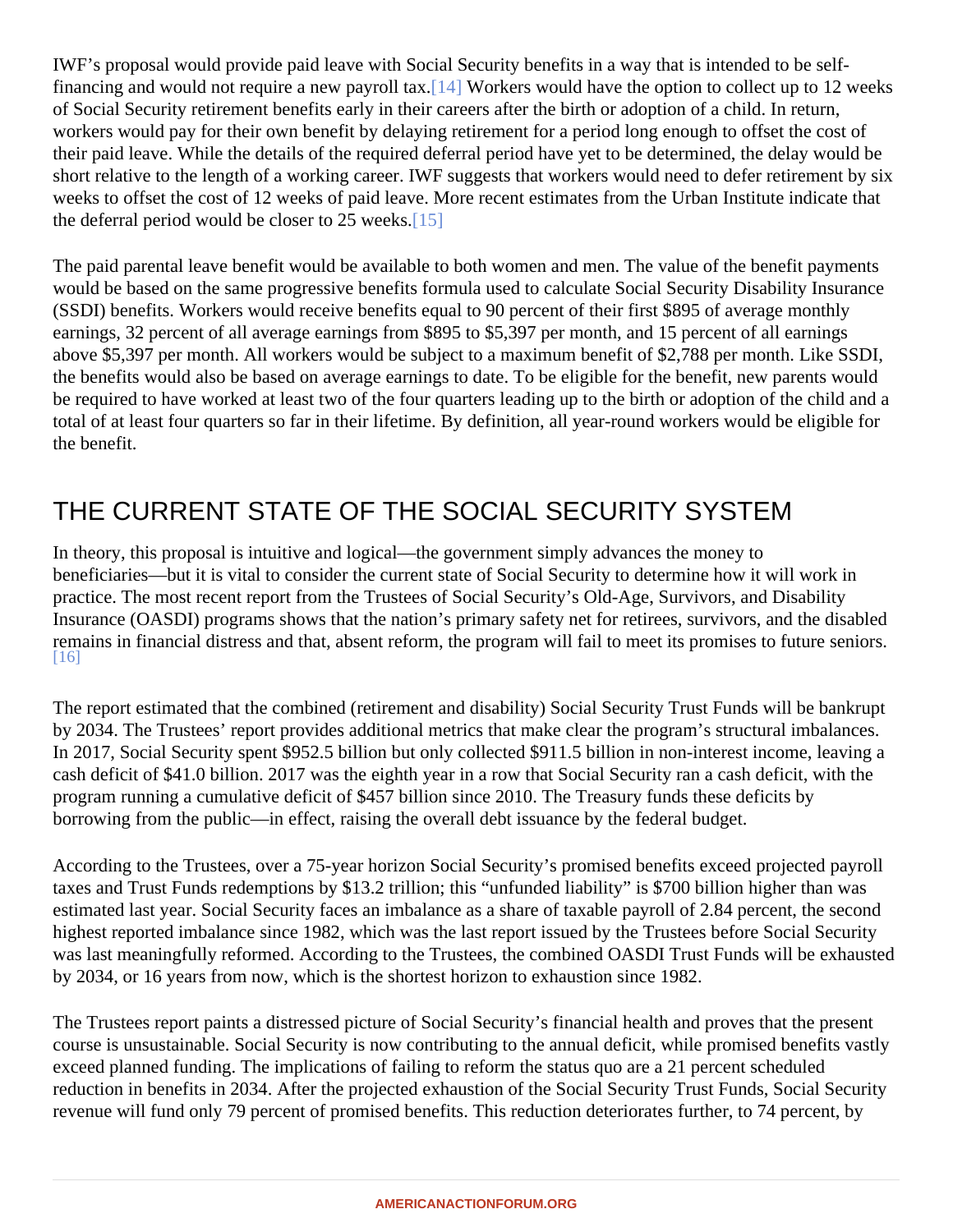<span id="page-3-0"></span>2092. Absent reform, to meet promised benefits over the long-term, Congress would have to increase payroll taxes immediately by 31 percent, from a rate of 12.4 percent to 16.27 percent.

Social Security's troubled outlook undermines the long-term viability of the IWF paid parental leave proposal. When the Social Security Trust Funds reach exhaustion in 2034, the parental leave benefit would face the same across-the-board cuts as retirement benefits, and workers would receive only 79 percent of their promised payments. Moreover, the paid parental leave program would also worsen Social Security's outlook. In the following, we estimate the budgetary cost of the IWF paid parental leave proposal and its impact on the Social Security Trust Funds.

### **METHODOLOGY**

#### Budgetary Cost

To estimate the budgetary cost of the IWF paid parental leave proposal, this study assumes that program participation would mirror private sector leave-taking patterns seen under the FMLA, the primary federal famil and medical leave policy currently in effect. In particular, it assumes that take-up and duration of leave under the program would match those of employed people who took parental leave and are eligible for 12 weeks of job protection under the FMLA. The FMLA, however, does not guarantee those workers are paid. Thus, the resulting estimate from this analysis could be a lower bound, because the introduction of a paid leave benefit would likely increase take-up and average duration.

Data on take-up and duration under the FMLA come from a 2012 survey on the FMLA conducted by Abt Associates on behalf of the Department of L[abor](#page-8-0). Using that data, this study estimates the portion of FMLAeligible workers who went on parental leave in 2012 and the length of their leave. Additionally, it uses data from the Current Population Survey (CPS) March 2017 Annual Social and Economic Supplement to analyze t distribution of participating workers and their earnings, which it in turn uses to estimate the program benefits. [\[18\]](#page-8-0) The analysis excludes anyone 67 and over from eligibility, as they would be eligible for retirement benefit and would not claim parental leave ben[efits.](#page-8-0)

Since the CPS provides data on the workforce for one year, this study is unable to use it to take into account fully the proposal's eligibility requirement of working at least four quarters total and at least two of the last four quarters leading up to a birth or adoption. Instead this study restricts eligibility to all year-round workers (roughly 80 percent of employed people), which the requirements inherently i[nclu](#page-8-0)de ince it is possible to meet the requirement without being a year-round worker, this assumption likely results in understating the cost Additionally, one-year of CPS data do not enable an adequate calculation of the average lifetime wages, from which benefits would be based. As a result, this analysis bases benefits on the previous year's earnings. This factor could result in the estimate overstating the cost of the leave program, since wages are commonly lower early in careers than in the year just prior to taking leave and would thus result in a lower calculation of lifetim average wages and the resulting benefits. These factors likely offset each other somewhat. Yet, without bette information, this study is unable to determine their net effect on the cost estimate.

#### Impact on the Trust Funds

The addition of this leave benefit would result in significant upfront costs as new parents claim the benefit ear in their careers, while all the offsetting savings occur at the back end when they delay retirement decades late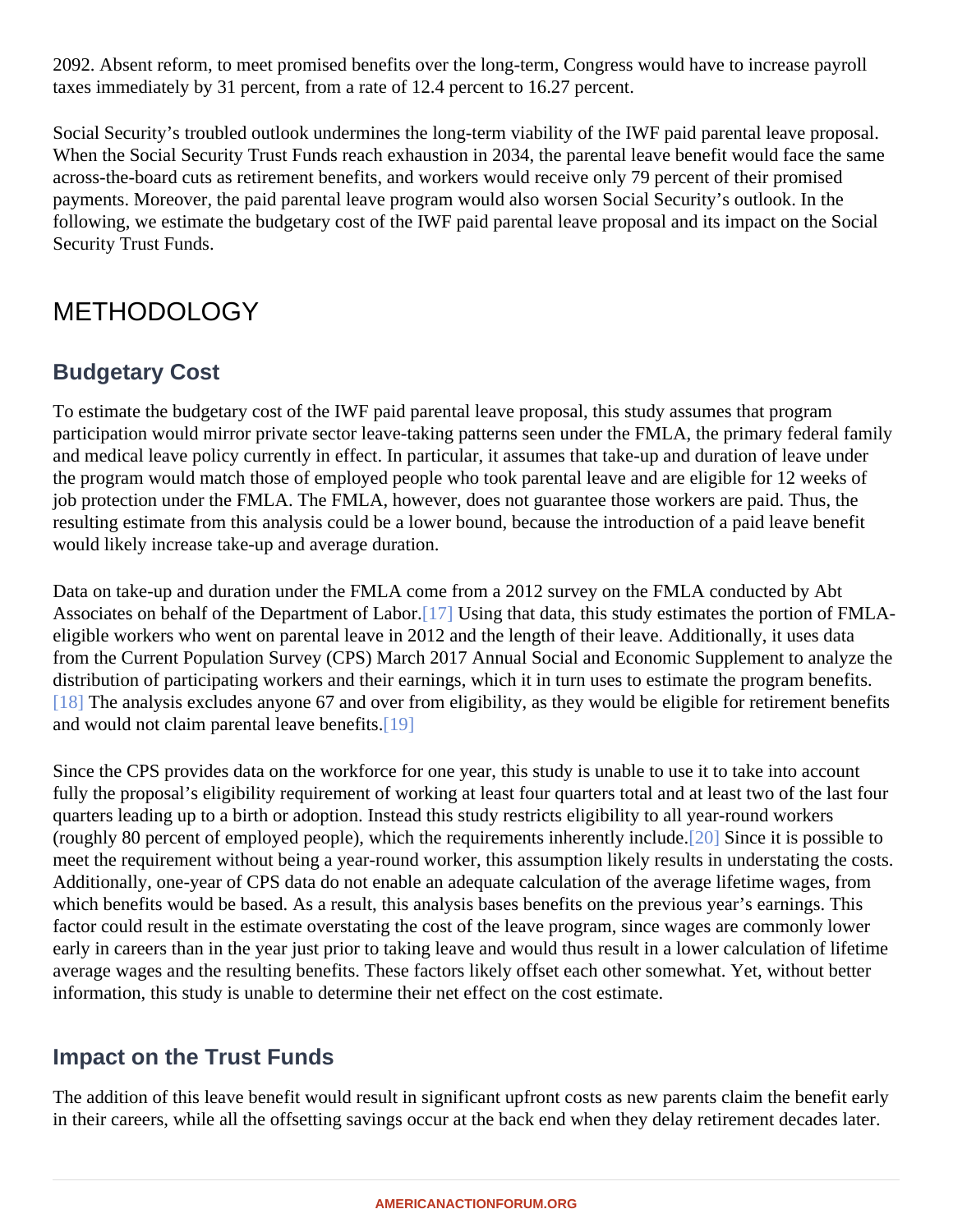The challenge with this concept is that if enacted now, the increased upfront costs and the offsetting future savings essentially straddle the exhaustion of the Social Security Trust Funds. In the immediate term, the benefits claimed would widen the cash deficit and further draw down the Trust Funds. Since the Treasury already meets its Trust Funds' obligations by borrowing, these new paid leave benefits also would be financed with additional debt. Later on, however, since very few leave-takers would reach retirement age before the Trust Funds' depletion in 2034 (just 16 years from now), most would not have the opportunity to neutralize their impact on the Trust Funds prior to their exhaustion when delaying their retirement. With significant additional benefits and few offsetting savings between now and 2034, the paid leave program would accelerate the exhaustion of the Social Security Trust Funds.

This study estimates the impact on the Social Security Trust Funds' exhaustion date in two separate steps. First, it estimates the total budgetary cost between 2019 and 2034 (depletion period) and the portion of that cost that would be offset by benefit recipients who will retire before depletion (and delay collection of their Social Security retirement benefits). The study assumes that the retirement deferral period accurately offsets the cost of individuals' paid leave. Thus, the paid leave benefits that would go to workers who reach retirement age before 2034 would be fully offset before the Trust Funds' exhaustion and have no impact on its financial state. The entirety of the benefits that go to workers who reach retirement age after 2034, however, would be financed as a cost on the Trust Funds.

To estimate the portion of benefits that would go to workers who reach retirement age before 2034, this study again turns to the 2012 FMLA data. Using that data, this study analyzes the age distribution of workers who took parental leave. Assuming the same age distribution of new parents each year going forward, it estimates the portion of benefit recipients who in each year from 2019 to 2034 would be old enough to retire before 2034. Using the same methods employed to estimate the overall annual cost of the program, it estimates the total portion of the benefits that would be provided to these older workers, which would be offset with delayed retirement before 2034 and not negatively impact the Trust Funds. Reductions in the Social Security Trust Funds, however, would finance the cost of paid parental leave benefits for all younger workers each year from 2019 to 2034.

Second, to project the actual impact on the Trust Funds' depletion date, this study adds the new costs to projected benefit payments under the Trustees' intermediate cost scenario and estimates the effects of these additional costs on future Trust Funds' balances. In general, given that the combined OASDI program is running a cash deficit, the additional costs reduce net interest income over the period 2019 to 2034.

### RESULTS

This study finds overall that from 2019 to 2034 the IWF paid parental leave program would be costly, almost entirely financed by reductions in the Social Security Trust Funds (and, consequently, by federal borrowing), and would accelerate the Trust Funds' depletion date. Since existing Social Security retirement outlays are already so large, however, the impact of the new paid parental leave program on accelerating the Trust Funds' exhaustion would be relatively modest.

#### **Cost of Paid Leave Proposal**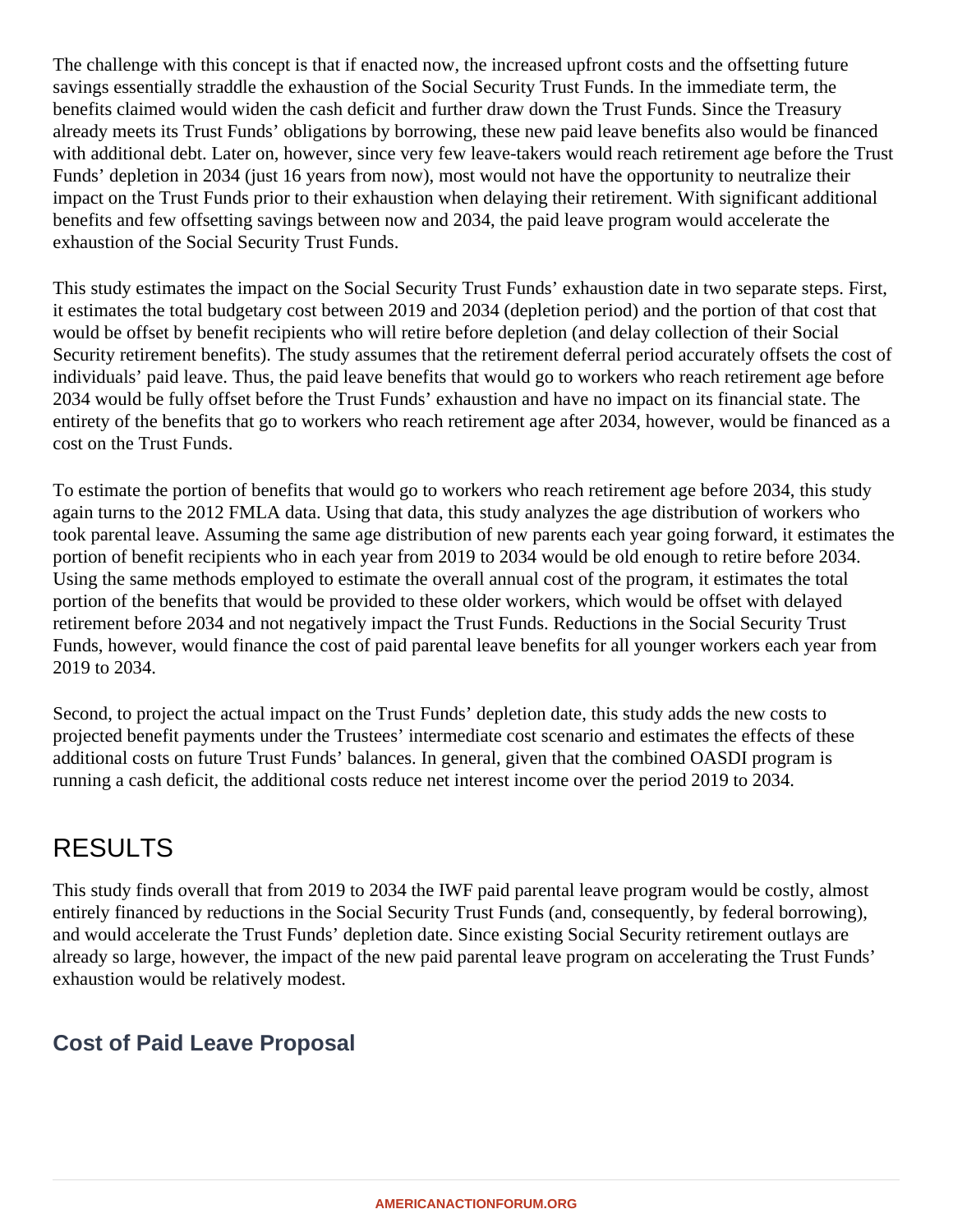<span id="page-5-0"></span>We estimate that in 2019, the IWF paid parental leave program would provide a total of \$10.5 billion in benefi to 3.6 million workers, or 2.4 percent of employed people.

| Table 1: 2019 Participation, Duration, Weekly Benefits, and Total Benefits Paid |  |  |  |
|---------------------------------------------------------------------------------|--|--|--|

| Participants                           | 3,600,000 |
|----------------------------------------|-----------|
| Participation as Percent of Employment | 2.4%      |
| Average Duration (weeks)               | 7.1       |
| Average Weekly Benefit                 | \$404     |
| <b>Total Benefits Paid (millions)</b>  | \$10,500  |

Weekly benefits would average \$404, or 37 percent of average weekly earnings. Additionally, workers would claim the leave benefit for an average of 7.1 weeks.

At \$10.5 billion, the cost the IWF proposal is of similar magnitude to the cost of the AEI-Brookings working group proposal, which comes out to \$11.8 billion in 2019 under similar m[ethod](#page-8-0)set, the IWF proposal's cost is much smaller than the more expansive FAMILY Act, which would cost \$85.9 billion in its fir[st ye](#page-8-0)ar.

Over time, the cost of the program would likely grow with population growth and inflation. Consequently, between 2019 and 2034, benefit outlays for paid parental leave would cumulatively add up to hundreds of billions of dollars. Table 2 contains the total projected cost of the IWF proposal from 2019 to 2034 and the portions of the spending that would go to workers who reach retirement age either before or after 2034.

Table 2: Total Program Benefits and Portions Paid to Workers Who Retire Either Before or After Social Security Trust Funds' Exhaustion, 2019-2034

| <b>Worker Category</b>                               | Benefits (Millions) | Benefits (%) |
|------------------------------------------------------|---------------------|--------------|
| All Workers <sup>[23]</sup>                          | \$227,600           | 100.0%       |
| Retiring Before 2034 (Trust Funds Outlays<br>Offset) | \$1,400             | 0.6%         |
| Retiring After 2034 (Added Costs to Trust<br>Funds)  | \$226,200           | 99.4%        |

From 2019 to 2034, the Social Security Trust Funds would provide \$227.6 billion in paid parental leave benefits. Of those benefits, however, only \$1.4 billion or 0.6 percent would be offset by workers who reach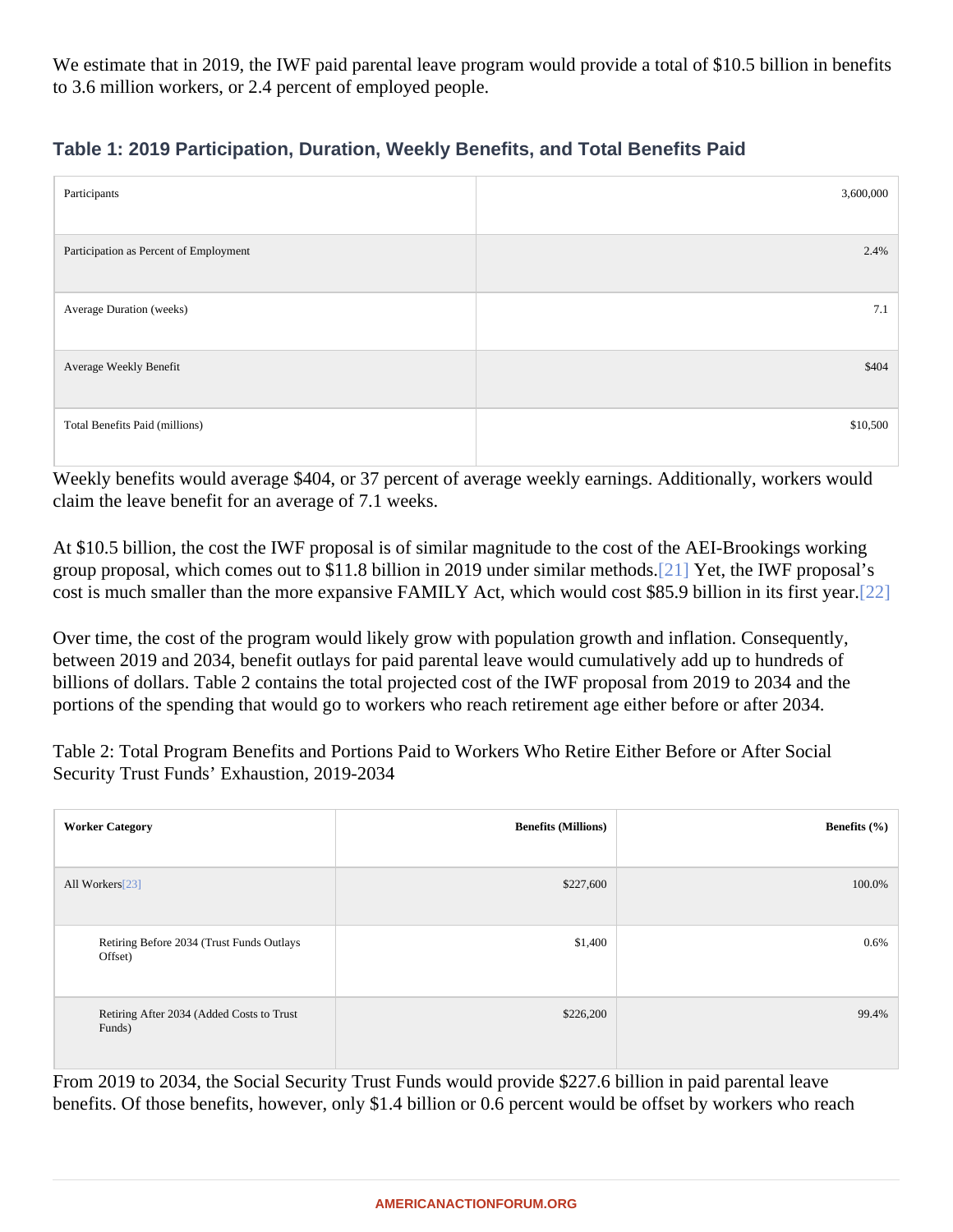retirement age before 2034. The remaining \$226.2 billion or 99.4 percent would go to workers who reach retirement age after 2034. Consequently, the overwhelming majority of program benefits would add costs to the Social Security Trust Funds. Moreover, the Treasury meets its Social Security Trust Funds' obligations by borrowing and adding to the federal debt. Thus, between 2019 and 2034, 99.4 percent of the IWF paid parental leave program would be financed by federal borrowing.

#### **Impact on the Trust Funds' Depletion**

Accordingly, the upfront costs of the paid leave program will essentially accelerate the Social Security Trust Funds' exhaustion date. Based on the costs estimated in this analysis, however, it will not substantially accelerate that date. Rather, it would likely advance the exhaustion date by about six months, with this estimate subject to a great deal of uncertainty. This accelerated exhaustion is driven by reductions in net interest income from the higher upfront costs, which leaves the Trust Funds with reduced assets than would have otherwise been the case. From 2019 to 2034, the leave proposal would add \$226.2 billion in costs to Social Security prior to the Trust Funds' exhaustion. To the extent that Social Security is in a cash flow deficit, all new costs would reduce net interest income to the Trust Funds, reductions which would compound over time.

Yet, the new costs are relatively small compared to the magnitudes of the existing flows in and out of the Trust Funds. For instance, while the paid parental leave program would add \$226.2 billion in costs from 2019 to 2034, Social Security provided over \$950 billion in benefits in 2017 alone. Thus, the diminished interest income effect is not sufficient to substantially accelerate Social Security's insolvency. Given the trajectory of Social Security and the implications of the Trust Funds' exhaustion, however, any advancement of that date is concerning. Moreover, it would be unwise to avoid needed reforms that would ensure the Social Security's solvency.

#### **Issues Regarding Actuarial Neutrality**

The Social Security Trust Funds' projected depletion in 2034 complicates the issue of actuarial neutrality. Although the paid leave program is intended to be actuarily neutral, and this analysis assumes actuarial neutrality, the automatic cuts to benefits after 2034 means that the paid leave benefits, as outlined by IWF, would not be actuarily neutral. In particular, those who claim paid leave benefits prior to the Trust Funds' exhaustion but retire after the exhaustion would receive full benefits for paid leave but only 79 percent of their promised benefits for retirement. Nevertheless, policymakers have options for ensuring actuarial neutrality. In particular, the paid leave benefit could be based on accrued benefits instead of promised benefits (i.e., 79 percent of promised benefits). Additionally, policymakers could further extend the delay in retirement to offset the actuary imbalance.

# **CONCLUSION**

Perhaps the trickiest aspect in paid leave policy is finding a solution that meaningfully expands access to paid leave without overburdening the public with higher taxes, fewer benefits elsewhere, or additional debt. The concept of the IWF paid parental leave proposal is appealing due to its intended self-financing nature. Those who would collect paid leave benefits from Social Security would effectively pay for their own leave by delaying retirement and reducing their future Social Security benefits. In theory, this structure is logical, as it implies no new taxes and no new spending.

The proposal, however, would not work so well in practice because of Social Security's troubled financial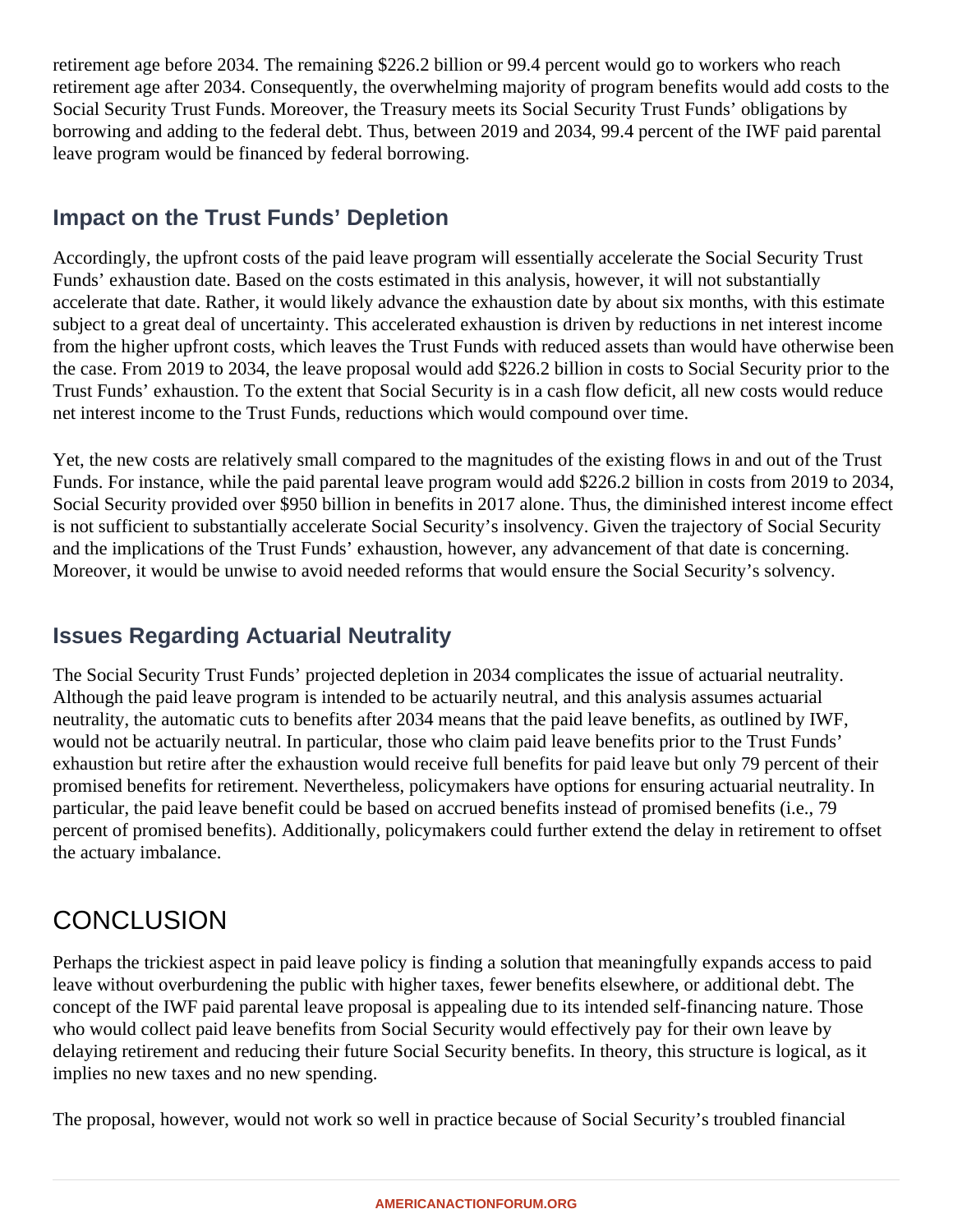<span id="page-7-0"></span>outlook. Social Security already runs a cash deficit and its Trust Funds are projected to go bankrupt by 2034. Under the IWF proposal, the vast majority of workers who claim paid leave benefits would retire after 2034 and would not offset the cost of their leave until Social Security has already gone bankrupt. Consequently, the pai parental leave benefit would add \$226.2 billion in new costs to the Social Security Trust Funds prior to exhaustion (financed by federal borrowing) and modestly advance the Trust Funds' depletion.

[\[1\]](#page-1-0) Kristin A. Shapiro, "A Budget-Neutral Approach to Parental Leave," Independent Women's Forum, Januar 9, 2018 http://iwf.org/publications/2805496/Policy-Focus:-A-Budget-Neutral-Approach-to-Parental-Leave

[\[2\]](#page-1-0) "Family and Medical Leave Act of 1993," H.R.1, 103rd Congress, 1993, [https://www.congress.gov/bill/103rd-congress/house-b](�� h t t p s : / / w w w . c o n g r e s s . g o v / b i l l / 1 0 3 r d - c o n g r e s s / h o u s e - b i l l / 1)ill/1 .

[\[3\]](#page-1-0) Gretchen Livingston, "Among 41 Nations, U.S. Is the Outlier When It Comes to Paid Parental Leave," Pew Research Center, September 26, 2016;//www.pewresearch.org/fact-tank/2016/09/26/u-s-lacks-mandated[paid-parental-leav](�� h t t p : / / w w w . p e w r e s e a r c h . o r g / f a c t - t a n k / 2 0 1 6 / 0 9 / 2 6 / u - s - l a c k s - m a n d a t e d - p a i d - p a r e n t a l - l e a v e /)e/ .

[\[4\]](#page-1-0) "Family and Medical Insurance Leave Act," S.337, 115th Congress, 2017, [https://www.congress.gov/bill/115th-congress/senate-bil](�� h t t p s : / / w w w . c o n g r e s s . g o v / b i l l / 1 1 5 t h - c o n g r e s s / s e n a t e - b i l l / 3 3 7)l/337

[\[5\]](#page-1-0) "Strong Families Act," S.1716, 115th Congress, 2011<sub>[DS</sub>://www.congress.gov/bill/115th-congress/senate[bill/1716](�� h t t p s : / / w w w . c o n g r e s s . g o v / b i l l / 1 1 5 t h - c o n g r e s s / s e n a t e - b i l l / 1 7 1 6).

[\[6\]](#page-1-0) "Tax Cuts and Jobs Act," Conference Report, H.R.1, 115th Congress, 2017, [https://files.taxfoundation.org/20171215175456/TCJA\\_Conference\\_Repo](�� h t t p s : / / f i l e s . t a x f o u n d a t i o n . o r g / 2 0 1 7 1 2 1 5 1 7 5 4 5 6 / T C J A _ C o n f e r e n c e _ R e p o r t . p d f)rt.pdf

[\[7\]](#page-1-0) Ben Gitis, "The Costs and Distribution of Benefits of the President's Paid Leave Proposal," American Action Forum, American Action Forum, May 23, 2017 basil/www.americanactionforum.org/research/costs[distribution-benefits-presidents-paid-leave-propo](�� h t t p s : / / w w w . a m e r i c a n a c t i o n f o r u m . o r g / r e s e a r c h / c o s t s - d i s t r i b u t i o n - b e n e f i t s - p r e s i d e n t s - p a i d - l e a v e - p r o p o s a l /)sal/ .

[\[8\]](#page-1-0) "Working Families Flexibility Act of 2017," H.R.1180, 115th Congress, 2017, [https://www.congress.gov/bill/115th-congress/house-bill/1180](�� h t t p s : / / w w w . c o n g r e s s . g o v / b i l l / 1 1 5 t h - c o n g r e s s / h o u s e - b i l l / 1 1 8 0 / t e x t)/text

[\[9\]](#page-1-0) "Working Parents Flexibility Act of 2017," H.R.2533, 115th Congress, 2017, [https://www.congress.gov/bill/115th-congress/house-bill/2](�� h t t p s : / / w w w . c o n g r e s s . g o v / b i l l / 1 1 5 t h - c o n g r e s s / h o u s e - b i l l / 2 5 3 3)533

[\[10\]](#page-1-0) "Workflex in the 21st Century Act," H.R.4219, 115th Congress, 20th<sub>0s:</sub>//www.congress.gov/bill/115th[congress/house-bill/421](�� h t t p s : / / w w w . c o n g r e s s . g o v / b i l l / 1 1 5 t h - c o n g r e s s / h o u s e - b i l l / 4 2 1 9)9[.](�� h t t p s : / / w w w . c o n g r e s s . g o v / b i l l / 1 1 5 t h - c o n g r e s s / h o u s e - b i l l / 4 2 1 9)

[\[11\]](#page-1-0) "Paid Family and Medical Leave: An Issue Whose Time Has Come," Working Group Report, American Enterprise Institute & Brookings Institution, June 6, 2017<sub>0</sub>://www.aei.org/publication/paid-family-and[medical-leave-an-issue-whose-time-has-co](�� h t t p s : / / w w w . a e i . o r g / p u b l i c a t i o n / p a i d - f a m i l y - a n d - m e d i c a l - l e a v e - a n - i s s u e - w h o s e - t i m e - h a s - c o m e /)me/ .

[\[12\]](#page-1-0) Ben Gitis, "The Earned Income Leave Benefit: Rethinking Paid Family Leave for Low-Income Workers," American Action Forum, August 15, 2016tps://www.americanactionforum.org/solution/earned-income-leave[benefit-rethinking-paid-family-leave-low-income-worke](�� h t t p s : / / w w w . a m e r i c a n a c t i o n f o r u m . o r g / s o l u t i o n / e a r n e d - i n c o m e - l e a v e - b e n e f i t - r e t h i n k i n g - p a i d - f a m i l y - l e a v e - l o w - i n c o m e - w o r k e r s /)rs/ .

[\[13\]](#page-1-0) Ben Gitis and Angela Rachidi, "Affordable and Targeted: How Paid Parental Leave in the US Could